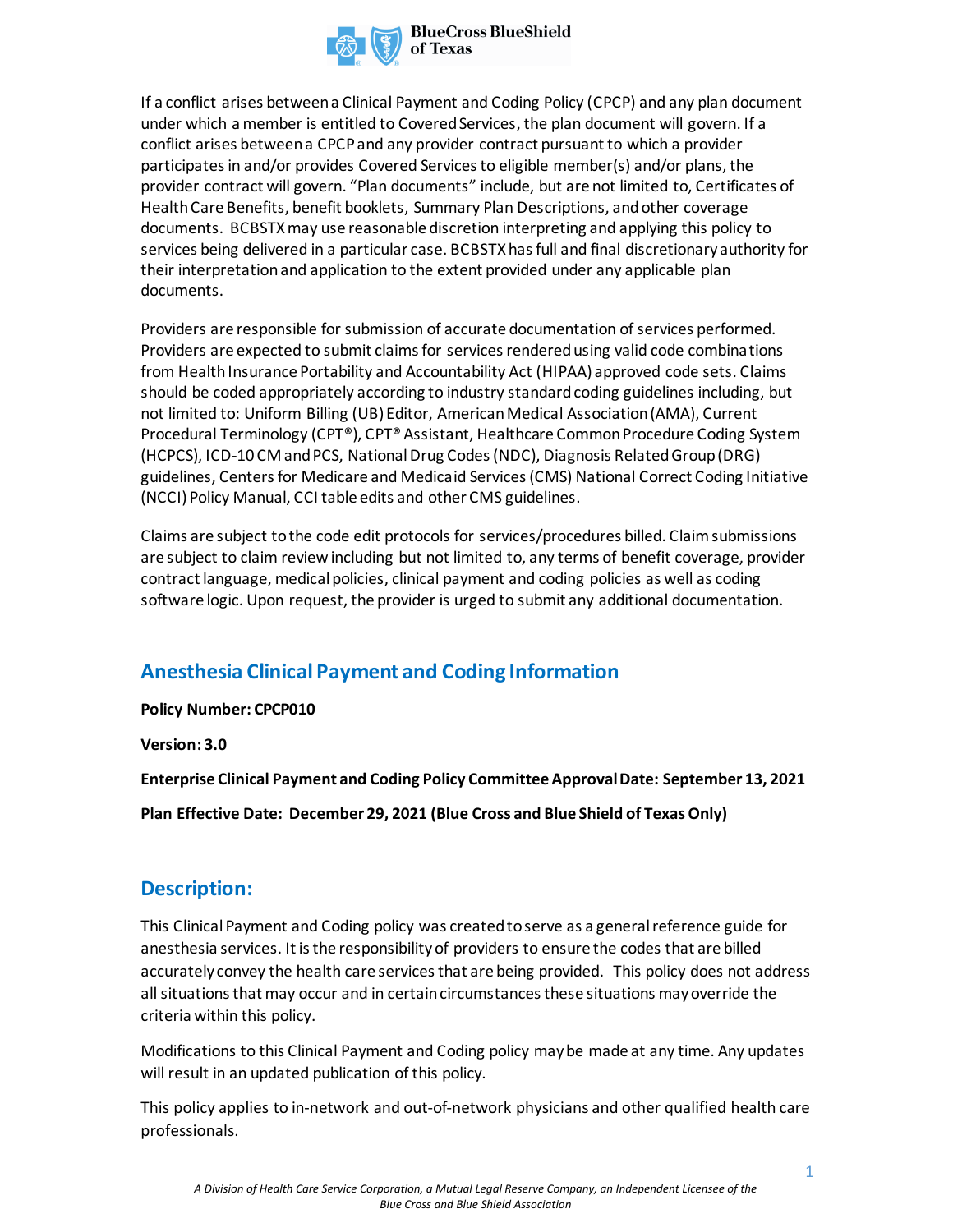

This policy has been developed in conjunction with the guidelines from the American Medical Association (AMA), the American Society of Anesthesiologists (ASA) and the Centers for Medicare & Medicaid Services (CMS).

Services involving administration of anesthesia should be reported by the use of the Current Procedural Terminology (CPT) anesthesia five-digit procedure codes, or CPT surgical codes plus an appropriate modifier. Providers should determine the most appropriate CPT code(s) for surgical procedures and crosswalk the CPT code(s) to the appropriate anesthesia procedure-code combination.

An anesthesiologist or a Certified Registered Nurse Anesthetist (CRNA)/Anesthesia Assistant (AA) can provide anesthesia services. When an anesthesiologist provides medical direction to the CRNA/AA, both the anesthesiologist and the CRNA/AAshould bill for the appropriate component of the procedure performed, as applicable under state and federal law. Each provider should use the appropriate anesthesia modifier.

In keeping with the American Medical Association Current Procedural Terminology (CPT) Book, services involving administration of anesthesia include the usual pre-operative and postoperative visits, the anesthesia care during the procedure, and the administration of fluids and/or blood and the usual monitoring services (e.g., ECG, temperature, blood pressure, oximetry, capnography and mass spectrometry). Intra-arterial, central venous, and Swan-Ganz catheter insertion are allowed separately.

# **Reimbursement Information:**

This policy applies to anesthesia services that are billed using the CMS 1500 Health Insurance Claim Form.

There are a number of factors utilized in determining the payment for an anesthesia service. These factors include, but are not limited to, modifiers, time units, base units, and conversion factors.

Anesthesia procedure codes may be eligible for payment based on time and points methodology, according to the definitions of time and points below. In the event anesthesia services are being utilized for multiple surgical procedures, the anesthesia procedure code for the most complex service should be billed. The time reported is the combined total for all procedures.

NOTE: Not all anesthesia procedure codes are paid based on time and points methodology. Claims are subject to the code edit software in use for the date of service billed and subject to the terms and conditions of the provider contract.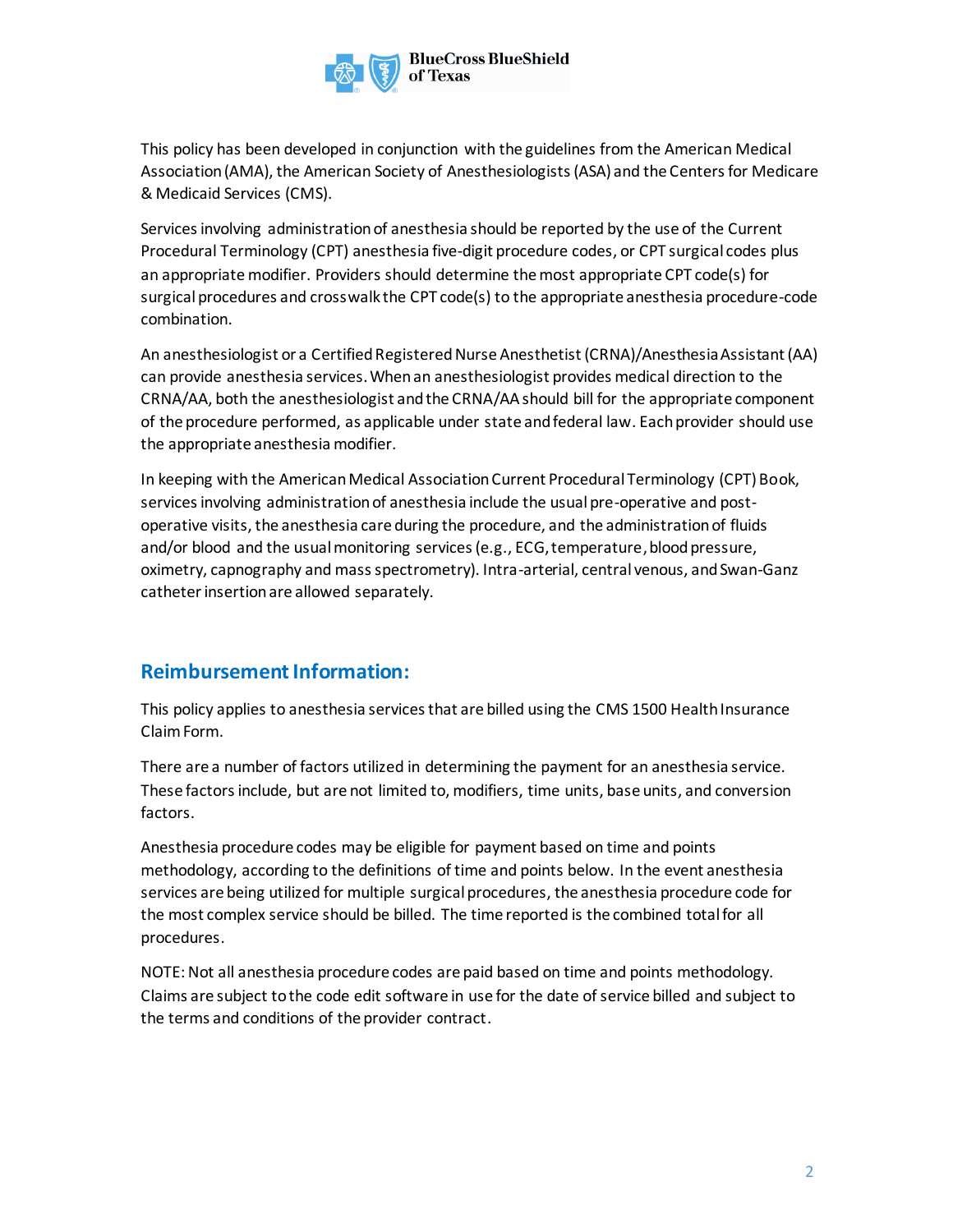

#### **Anesthesia Modifier Information**

Any anesthesia services when performed by various specialties could require an anesthesia modifier to identify whether the service was personally performed, medically supervised, or under medical direction.

The table below provides the pricing modifiers that are required to be billed in the first modifier position.

|                                                             | <b>Modifier</b> | <b>Description</b>                                                                                                | When to Appenda Modifier                                                                                   |
|-------------------------------------------------------------|-----------------|-------------------------------------------------------------------------------------------------------------------|------------------------------------------------------------------------------------------------------------|
|                                                             | AA              | Anesthesia services<br>performed personally by the<br>anesthesiologist                                            | Append modifier when<br>performed only by the<br>Anesthesiologist.                                         |
| <b>Modifier</b><br><b>InformationBilled</b><br>by an        | <b>AD</b>       | Medical supervision by a<br>physician, more than four<br>concurrent anesthesia<br>procedures                      | Append modifier when service<br>was supervised by an<br>Anesthesiologist.                                  |
| <b>Anesthesiologist MD</b>                                  | QK              | Medical Direction of two,<br>three or four concurrent<br>anesthesia procedures<br>involving qualified individuals | Append modifier when these<br>concurrent procedures are under<br>the direction of the<br>Anesthesiologist. |
|                                                             | QY              | Medical Direction of one<br>certified registered nurse<br>(CRNA) by an anesthesiologist                           | Append modifier when one CRNA<br>or AA is under the direction of the<br>Anesthesiologist.                  |
|                                                             | <b>Modifier</b> | Description                                                                                                       | <b>When to Appenda Modifier</b>                                                                            |
| <b>Modifier</b><br><b>InformationBilled</b><br>by a CRNA/AA | QX              | CRNA service: with medical<br>direction by a physician                                                            | Append modifier when CRNA or<br>AA provides service under<br>medical direction from a<br>physician.        |
|                                                             | QZ              | <b>CRNA</b> service: without<br>medical direction by a<br>physician                                               | Append modifier when CRNA or<br>AA provides service without<br>medical direction by a physician.           |

#### **Physical Status Modifiers**

The American Society of Anesthesiologists (ASA) and CPT guidelines list six levels of patient physical status modifiers. Adding a physical status modifier to a time-based anesthesia code classifies the level of complexity. In more complex situations, modifying unit(s) are added to the base unit value.

| <b>Physical</b><br><b>Status</b><br><b>Modifier</b> | <b>Description/Status Classification</b>     | Unit<br>Value(s) |
|-----------------------------------------------------|----------------------------------------------|------------------|
| P1                                                  | A normal healthy person (ASAI)               | U                |
| P <sub>2</sub>                                      | A patient with mild systemic disease (ASAII) | U                |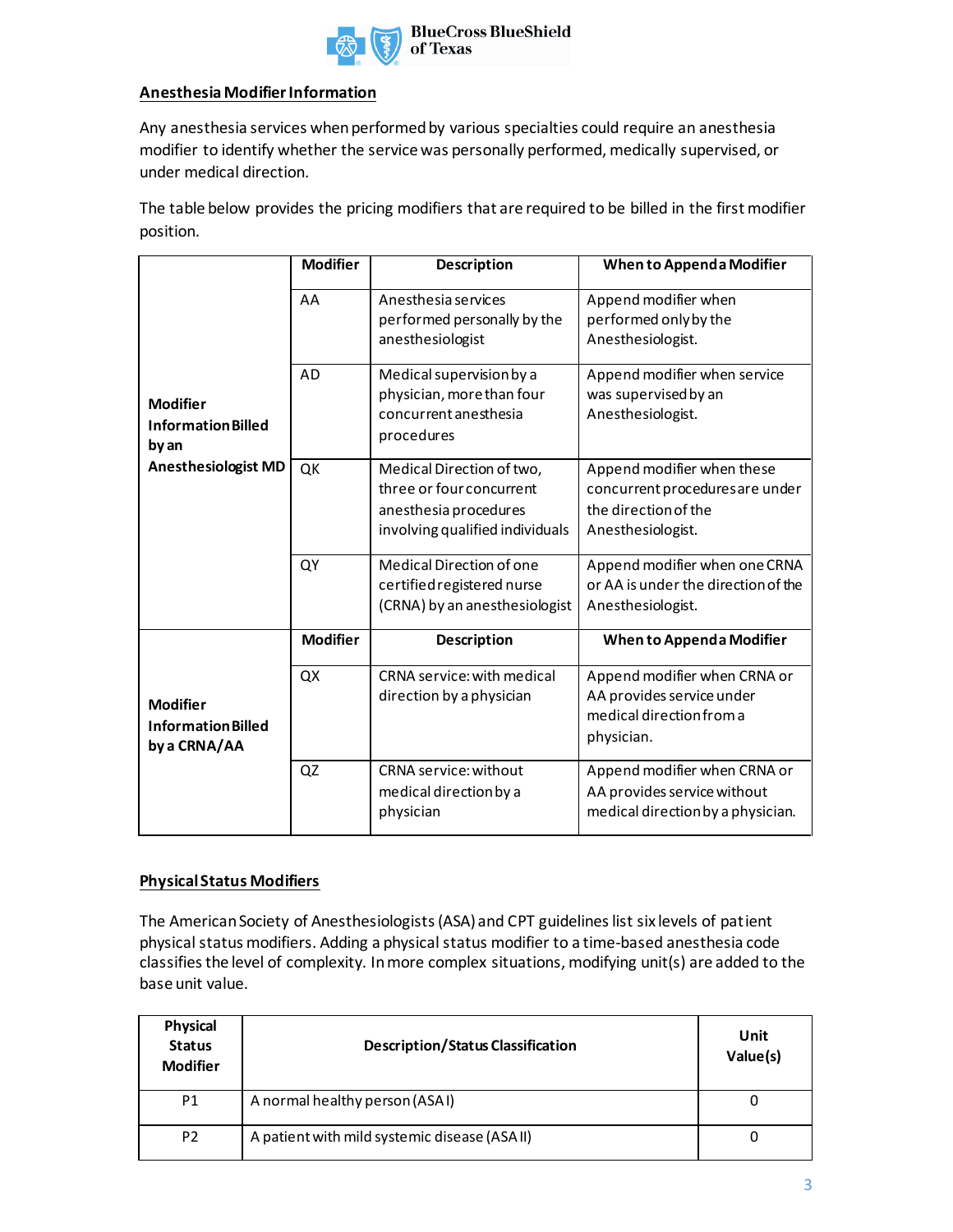

| P3             | A patient with severe systemic disease (ASA III)                                           |  |
|----------------|--------------------------------------------------------------------------------------------|--|
| P4             | A patient with severe systemic disease that is a constant threat to life<br>(ASA IV)       |  |
| P <sub>5</sub> | A moribund patient who is not expected to survive without the<br>operation (ASAV)          |  |
| P <sub>6</sub> | A declared brain-dead patient whose organs are being removed for<br>donor purposes (ASAVI) |  |

[For additional inform](https://www.asahq.org/standards-and-guidelines/asa-physical-status-classification-system)ation [on status classification, refer to the ASA Physical Status Classification](https://www.asahq.org/standards-and-guidelines/asa-physical-status-classification-system)  System via this link: https://www.asahq.org/standards-and-guidelines/asa-physical-statusclassification-system

#### **Informational Only Modifiers**

The following five modifiers (QS, G8, G9, 23, 47) are considered informational only. These modifiers should be billed in the second modifier position when a pricing anesthesia modifier accompanies it in the first modifier position and the service rendered is monitored anesthesia care (MAC).

| <b>Informational</b><br>Only<br><b>Modifiers</b> | <b>Description</b>                                                                                        |
|--------------------------------------------------|-----------------------------------------------------------------------------------------------------------|
| QS                                               | Monitored anesthesia care service (MAC)                                                                   |
| G8                                               | Monitored anesthesia care (MAC) for deep complex, complicated, or markedly<br>invasive surgical procedure |
| G9                                               | Monitored anesthesia care (MAC) for a patient who has a history of severe<br>cardiopulmonary condition    |
| 23                                               | Unusual Anesthesia                                                                                        |
| 47                                               | Anesthesia by Surgeon (Anesthesiologist not covered with this modifier)                                   |

#### **Anesthesia Time Units and Base Points**

For in-network professional providers, time units + base points + unit value(s) allocated to physical status modifiers and/or qualifying circumstances listed below (if applicable) equals total units. Allowable amount equals the anesthesia conversion factor multiplied by the total units.

Allowed from Time and Points = (Time Units + Base Units + Unit Value (s)) x Conversion Factor

#### *Time Units*

Time units are based on 15-minute increments)

For out-of-network providers, the Plan follows industry standard guidelines and member's benefit coverage.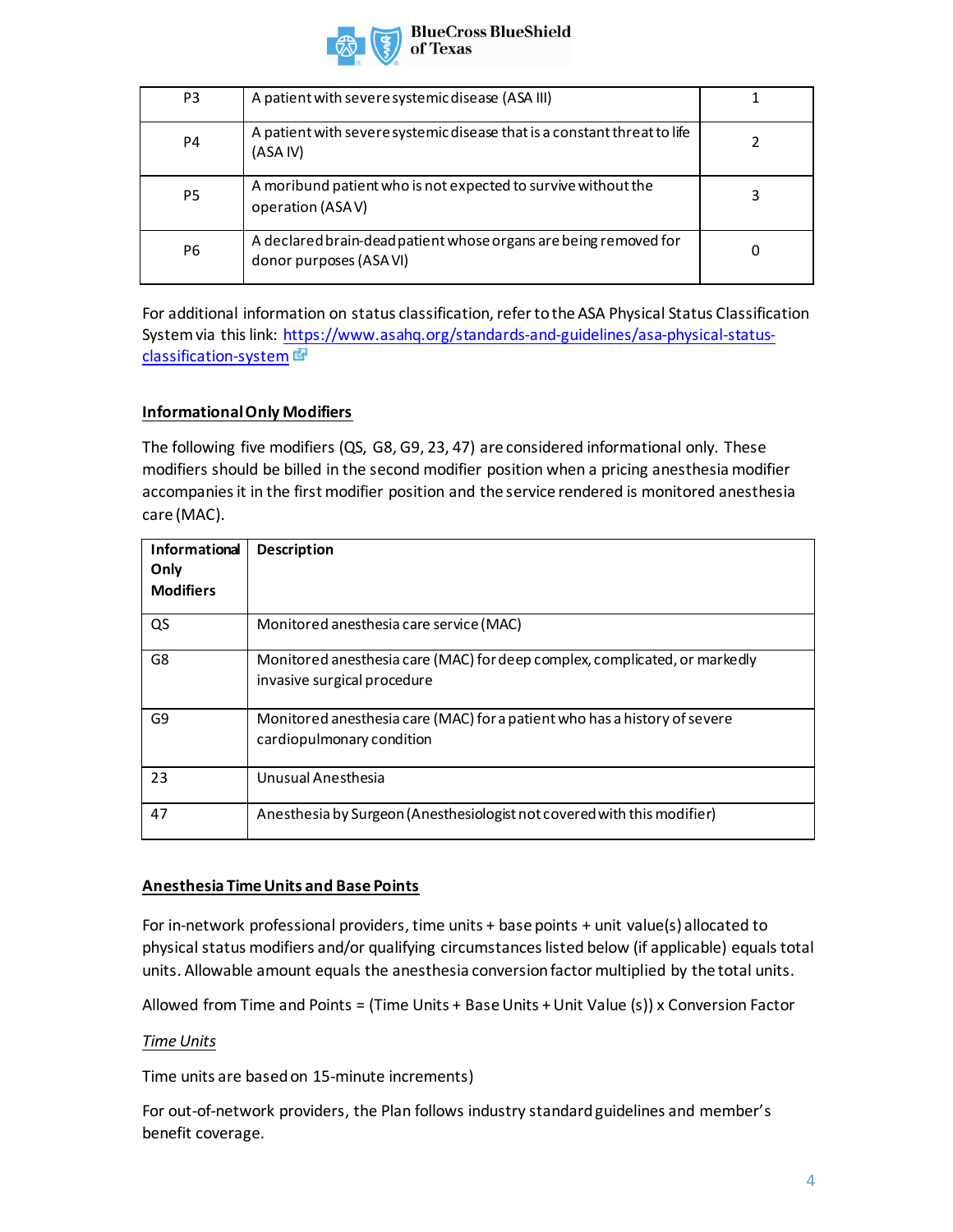

#### *Time*

Anesthesia time begins when the provider of services physically starts to prepare the patient for induction of anesthesia in the operating room (or equivalent) and ends when the provider of services is no longer in constant attendance and the patient may safely be placed under postoperative supervision.

#### *Base Points*

The basis for determining the base points is the Relative Value Guide published by the American Society of Anesthesiologists (ASA). Base points used to process claims will be the base points in effect on the date(s) covered services are rendered. The exception to this will be covered services provided on dates between the receipt of the Relative Value Guide published by the ASA and implementation of the updated material. Newly established codes will be paid at the determined rates until any update is implemented.

#### Qualifying Circumstances

Qualifying Circumstances Add-on procedure codes are conditions that significantly impact the anesthetic service that is being provided and should only be utilized in conjunction with the anesthesia service with the highest Base Unit Value. Allowed from Qualifying Circumstances = Qualifying Circumstance Value x Conversion Factor.

| Qualifying<br><b>Circumstances to</b><br>be billed by<br>anesthesiologists<br>and/or CRNAs | <b>CPT</b> | <b>Description</b>           | Unit<br>Value(s) |
|--------------------------------------------------------------------------------------------|------------|------------------------------|------------------|
|                                                                                            | 99100      | SPECIAL ANESTHESIA SERVICE   | 1                |
|                                                                                            | 99116      | ANESTHESIA WITH HYPOTHERMIA  |                  |
|                                                                                            | 99135      | SPECIAL ANESTHESIA PROCEDURE | 5                |
|                                                                                            | 99140      | <b>EMERGENCY ANESTHESIA</b>  | C.               |

#### **Limitations and Exclusions**

- Certain procedure codes may be excluded from the methodology above; refer to specific fee schedules.
- When duplicate anesthesia services are billed by the same physician, different physician, or other qualified health care professional for the same patient, on the same date of service, the claim will be denied.
- Reimbursement for CPT code 00104 is not allowed when anesthesia is performed by a Psychiatrist (or other qualified healthcare professional) in addition to Electroconvulsive therapy (ECT) services (CPT 90870).